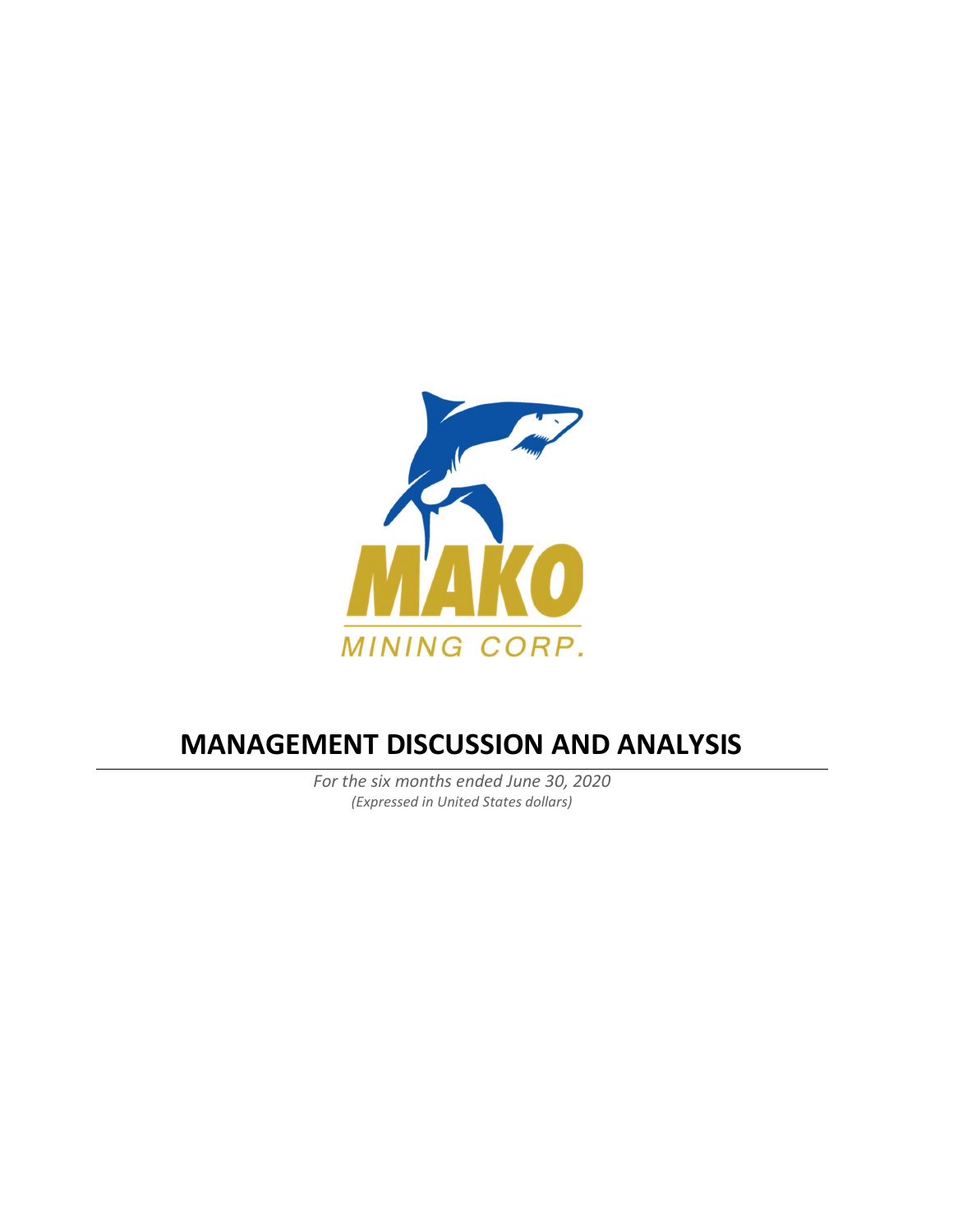This Management Discussion and Analysis ("MD&A") is intended to help the reader understand Mako Mining Corp. (the "Company" or "Mako"), the operations, financial position, and current and future business environment. This MD&A is intended to supplement and complement Mako's unaudited condensed interim consolidated financial statements for the three and six months ended June 30, 2020, prepared in accordance with International Financial Reporting Standards as issued by the International Accounting Standards ("IFRS") applicable to the preparation of interim financial statements, including International Accounting Standard 34, Interim Financial Reporting.

Additional information regarding Mako, including the risks related to the business and those that are reasonably likely to affect Mako's financial statements in the future, is contained in the continuous disclosure materials, including the most recent audited consolidated financial statements for the eight months ended December 31, 2019 and Management Information Circular, which are available on the Company's website at www.makominingcorp.com and under the Company's profile on the SEDAR website at www.sedar.com.

This MD&A has been prepared as of August 25, 2020. All amounts are expressed in United States (US) dollars, unless otherwise stated.

## BUSINESS OVERVIEW

Mako Mining Corp. was incorporated on April 1, 2004 under the laws of the Yukon Territory and continued into British Columbia under the British Columbia Corporations Act. The Company is listed on the TSX Venture Exchange ("TSX-V") under the symbol "MKO". The Company's principal business activities are the development and exploration of its mineral interests in Nicaragua.

The San Albino gold deposit, located within the San Albino-Murra Property, is the Company's development project located in Nueva Segovia, Nicaragua. It was a historical small-scale underground gold producer, commencing production in the early 1900's and operating on and off until approximately 1940, reportedly processing 10 tonnes per day of 1 ounces ("oz.) / tonne ("t") gold material. The Company is currently developing San Albino, with the first gold pour expected in the first quarter of 2021. The development and operation of San Albino is a strategic first step in the establishment of a gold camp in Nicaragua potentially hosting multiple high-grade, open-pit deposits.

The Company will be focusing its operations on further exploration and development of its San Albino deposit. The San Albino deposit is anticipated to be a high-margin gold project with an estimated average mined grade of 8.02 grams per tonne ("g/t") gold equivalent, (April 29, 2015 Preliminary Economic Assessment) and an open pit average mined grade of over 7.00 g/t gold equivalent. Once in production, projected free cash flow from San Albino is anticipated to fund exploration on Mako's prospective 188 square kilometer ("km") land package in Nicaragua.

The Company also owns the La Trinidad mine, located in Sinaloa State, Mexico, which was obtained through the acquisition of Marlin Gold Mining Ltd. (the "Marlin Transaction") effective November 9, 2018. During 2019, it was determined, through a comprehensive geological/engineering study, that a portion of the pit at La Trinidad would not be accessible to continue mining. This impact to operations was a result of pit instability incurred during the hurricane event in late 2018. As a result, the Company ceased mining activities in March 2019 and processed the remaining ounces on the leach pad during 2019. Nearly all of the mining and process plant equipment was moved to the United States, with the exception of the laboratory equipment, which was moved to Nicaragua. Surplus supplies and equipment will continue to be sold over the coming months.

In December 2019, the Company entered into a non-binding Letter of Intent ("LOI") with Goldplay Exploration Ltd. ("Goldplay") pursuant to which it has the right to acquire 100% of the common shares of a wholly-owned subsidiary that owns, among other non-material assets, the La Trinidad mine facilities and controls nine concessions totaling 104,094.5 hectares located adjacent to Goldplay's existing portfolio in the historic Rosario gold-silver mining district in Sinaloa, Mexico. Upon completion of satisfactory due diligence by Goldplay, the parties expect to negotiate the terms of a binding definitive agreement in relation to the proposed acquisition. The definitive terms of the transaction are subject to negotiation and are expected to include a nominal cash payment and the issuance of a small net smelter return ("NSR") royalty to Mako on the above noted concessions. Mako will be responsible for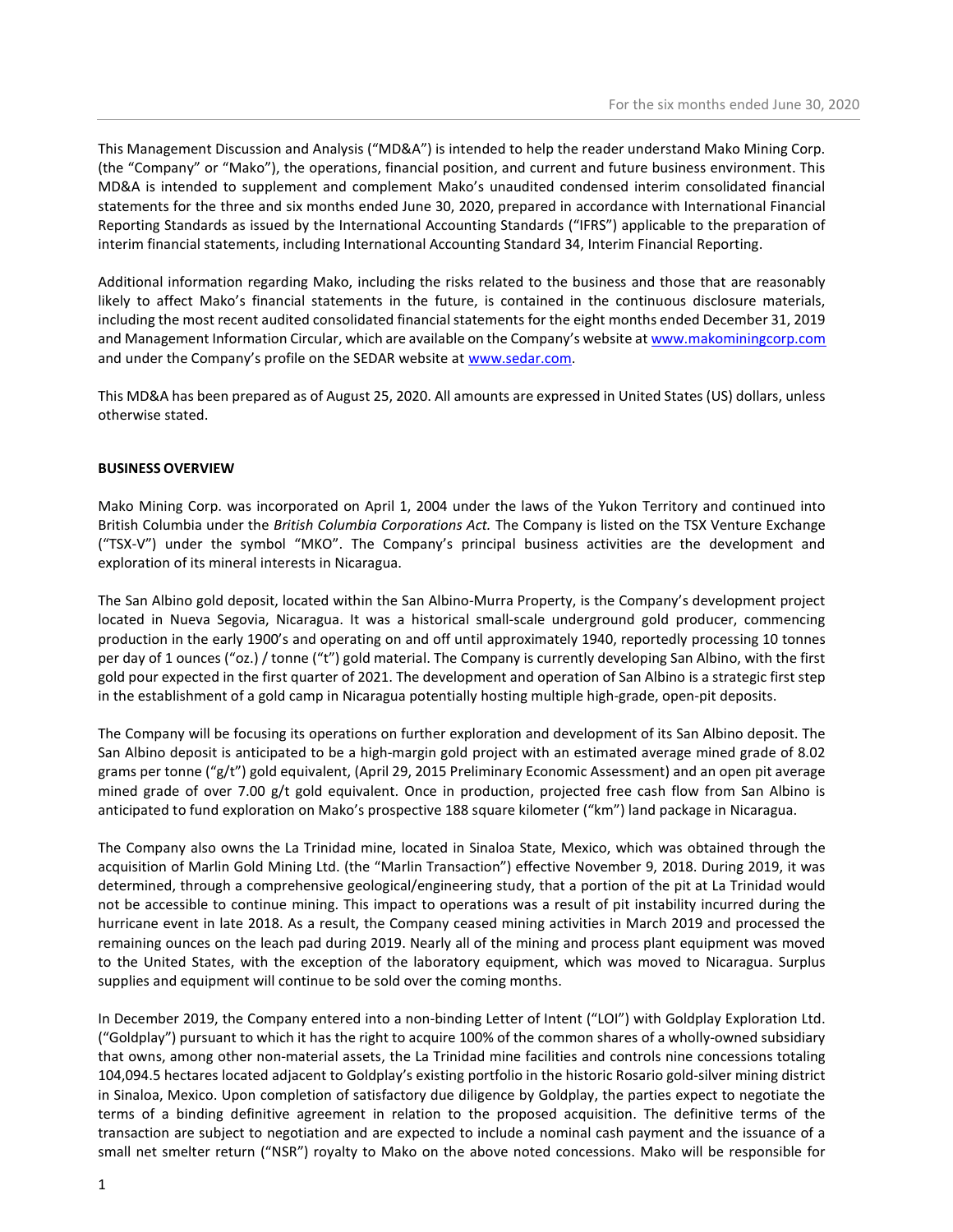reclamation activities at La Trinidad and associated costs until it receives approval from the Mexican government that reclamation is complete. For additional details refer to "PROPOSED TRANSACTIONS".

#### CHANGE OF YEAR END

The Company changed its year end from April 30 to December 31, beginning with December 31, 2019. The length and end date of the periods, including the comparative periods, of the interim and annual financial statements to be filed for the new financial year are:

| <b>Transition Year</b> | <b>Comparative Annual</b>   | <b>New Financial Year</b> | <b>Comparative Annual</b>   | <b>Interim Periods for</b>                     | <b>Comparative Interim</b>                      |
|------------------------|-----------------------------|---------------------------|-----------------------------|------------------------------------------------|-------------------------------------------------|
|                        | <b>Financial Statements</b> |                           | <b>Financial Statements</b> | <b>New Financial Year</b>                      | <b>Periods to Interim</b>                       |
|                        | to Transition Year          |                           | to New Financial            |                                                | <b>Periods in New</b>                           |
|                        |                             |                           | Year                        |                                                | <b>Financial Year</b>                           |
| 8 months ended         | 12 months ended             | 12/31/2019                | 8 months ended              | 3 months ended                                 | 3 months ended                                  |
| 12/31/2019             | 4/30/2019                   | ("FY 2019")               | 12/31/2019 and 12           | 3/31/2020                                      | 4/30/2019                                       |
|                        |                             |                           | months ended                | ('Q12020")                                     | (''Q1 2019'')                                   |
|                        |                             |                           | 4/30/2019                   |                                                |                                                 |
|                        |                             |                           |                             | 6 months ended                                 | 6 months ended                                  |
|                        |                             |                           |                             | 6/30/2020                                      | 7/31/2019                                       |
|                        |                             |                           |                             | ("YTD Q2 2020")                                | ("YTD Q2 2019")                                 |
|                        |                             |                           |                             | 9 months ended<br>9/30/2020<br>("YTD Q3 2020") | 9 months ended<br>10/31/2019<br>("YTD Q3 2019") |

#### HIGHLIGHTS AND SIGNIFICANT SUBSEQUENT EVENTS

Significant events and operating highlights for Q2 2020, and up to the date of this MD&A include the following:

- On April 1, 2020 and on May 15, 2020, the Company drew down \$5 million and \$5 million, respectively on the Term Loan. As at June 30, 2020, the Term Loan of \$15.15 million was fully drawn.
- On July 16, 2020, the Company completed a private placement of 71 million units for gross proceeds of C\$28.4 million. Of which, 41 million units were issued to Wexford Spectrum Trading Limited and Wexford Catalyst Trading Limited, funds managed by Wexford Capital LP (collectively, "Wexford"). The remaining 30 million units was a bought deal private placement (the "Bought Deal"). The Company paid the underwriters a cash fee equal to 6.0% of the gross proceeds of the Bought Deal and issued to the underwriters broker warrants the equivalent of 5.0% of the number of units sold pursuant to the Bought Deal. Each unit consists of one common share of the Company and one-half of one common share purchase warrant (each whole common share purchase warrant, a "Warrant"). Each Warrant is exercisable by the holder thereof to purchase one common share of the Company at an exercise price of C\$0.60 until January 16, 2022.
- On July 21, 2020, the granted 1.3 million stock options to its non-executive directors, each exercisable to acquire one common share of the Company at an exercise price of C\$0.51 until July 21, 2025. The stock options vest as to 25% on the date of grant, and as to 25% on each of the first, second and third anniversary of the date of grant.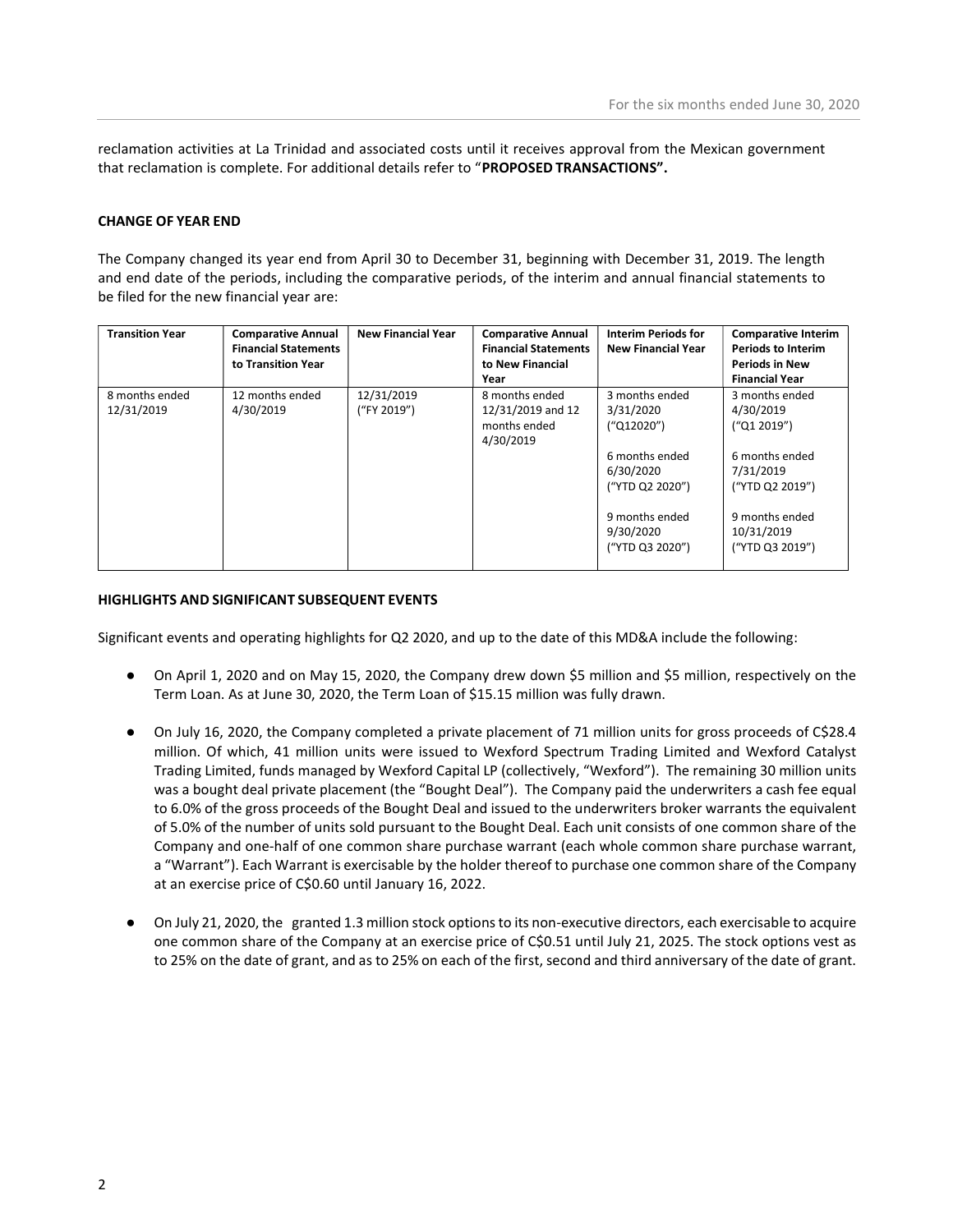|                                                                                                |                    |                            |          |                  | For the six months ended June 30, 2020 |          |
|------------------------------------------------------------------------------------------------|--------------------|----------------------------|----------|------------------|----------------------------------------|----------|
|                                                                                                |                    |                            |          |                  |                                        |          |
|                                                                                                | Three months ended |                            |          | Six months ended |                                        |          |
| Financial Performance (in \$000's)                                                             | June 30, 2020      | July 31, 2019              | Change   | June 30, 2020    | July 31, 2019                          | Change   |
| Revenue                                                                                        | 52                 | 6,196                      | (6, 144) | 552              | 10,190                                 | (9,638)  |
|                                                                                                |                    | (2,956)                    | (3, 142) | (2,796)          | (13, 543)                              | 10,747   |
| Income (loss) for the period                                                                   | (6,098)            |                            |          |                  |                                        |          |
| Operating cash outflow before changes in                                                       |                    |                            |          |                  |                                        |          |
| non-cash working capital                                                                       | (2, 397)           | (2, 118)                   | (279)    | (4, 756)         | (3,034)                                | (1, 722) |
| Net cash used in operating activities                                                          | (3,085)            | (3, 310)                   | 225      | (4, 879)         | (4,640)                                | (239)    |
| Financial Condition (in \$000's)                                                               |                    |                            | Change   |                  |                                        |          |
|                                                                                                | 2020               | June 30, December 31, 2019 |          |                  |                                        |          |
| Cash and cash equivalents                                                                      | 1,077              | 4,253                      | (3, 176) |                  |                                        |          |
| Working capital (deficit) <sup>(i)</sup>                                                       | (11, 230)          | (4,048)                    | (7, 182) |                  |                                        |          |
| Total assets                                                                                   | 32,559             | 18,580                     | 13,979   |                  |                                        |          |
| Equity (deficit)<br>(i) Working capital calculated as current assets less current liabilities. | (734)              | 5,130                      | (5,864)  |                  |                                        |          |

#### EXPLORATION AND DEVELOPMENT UPDATE

The Company holds 100% of four mineral concessions in Nueva Segovia, Nicaragua for a total land package of approximately 18,817 hectares (188 km<sup>2</sup>).

#### San Albino Property, Nueva Segovia, Nicaragua

The San Albino gold deposit, located within the San Albino-Murra Property, is the Company's development project located in Nueva Segovia, Nicaragua. It was a historical small-scale underground gold producer, commencing production in the early 1900's and operating on and off until approximately 1940, reportedly processing 10 tons per day of 1 oz/t gold material. The Company is currently developing San Albino, with the first gold pour expected in the first quarter of 2021.

The San Albino deposit is anticipated to be a high-margin gold project with an estimated average mined grade of 8.02 g/t gold equivalent, (April 29, 2015 Preliminary Economic Assessment) and an open pit average mined grade of over 7.00 g/t gold equivalent. Once in production, projected free cash flow from San Albino of approximately \$15 million per year is anticipated.

On September 12, 2017, the Company announced that it had received its environmental permit (the "Environmental Permit") for the development, construction and operation of up to a 500 t/d operation at the San Albino Property. The Company had previously received its water use permit, forestry permit, mill permit, construction permit, soil use permit, road permit and waste disposal permit.

Pre-development work commenced in May 2019 at the San Albino Property, with the objectives of testing the outer boundaries of the starter pits (West and Central Pits); confirming gold mineralization within historic mine dumps; improving the understanding of structural controls; verifying the geometry, grade and thickness of the mineralized zones; providing detailed grade control information; and affirming the continuity and grade of the "in-pit" resources.

On July 23, 2019, Mako completed a fully-subscribed \$20.4 million rights offering to fund the majority of construction capital for San Albino. With the completion of this capital raise, the San Albino Property moved from exploration into development.

Since late July 2019, the Company has been on an aggressive schedule to complete construction of the 500 tonnes per day processing plant, ramp up mining operations, and maintain significant infill and greenfield exploration programs.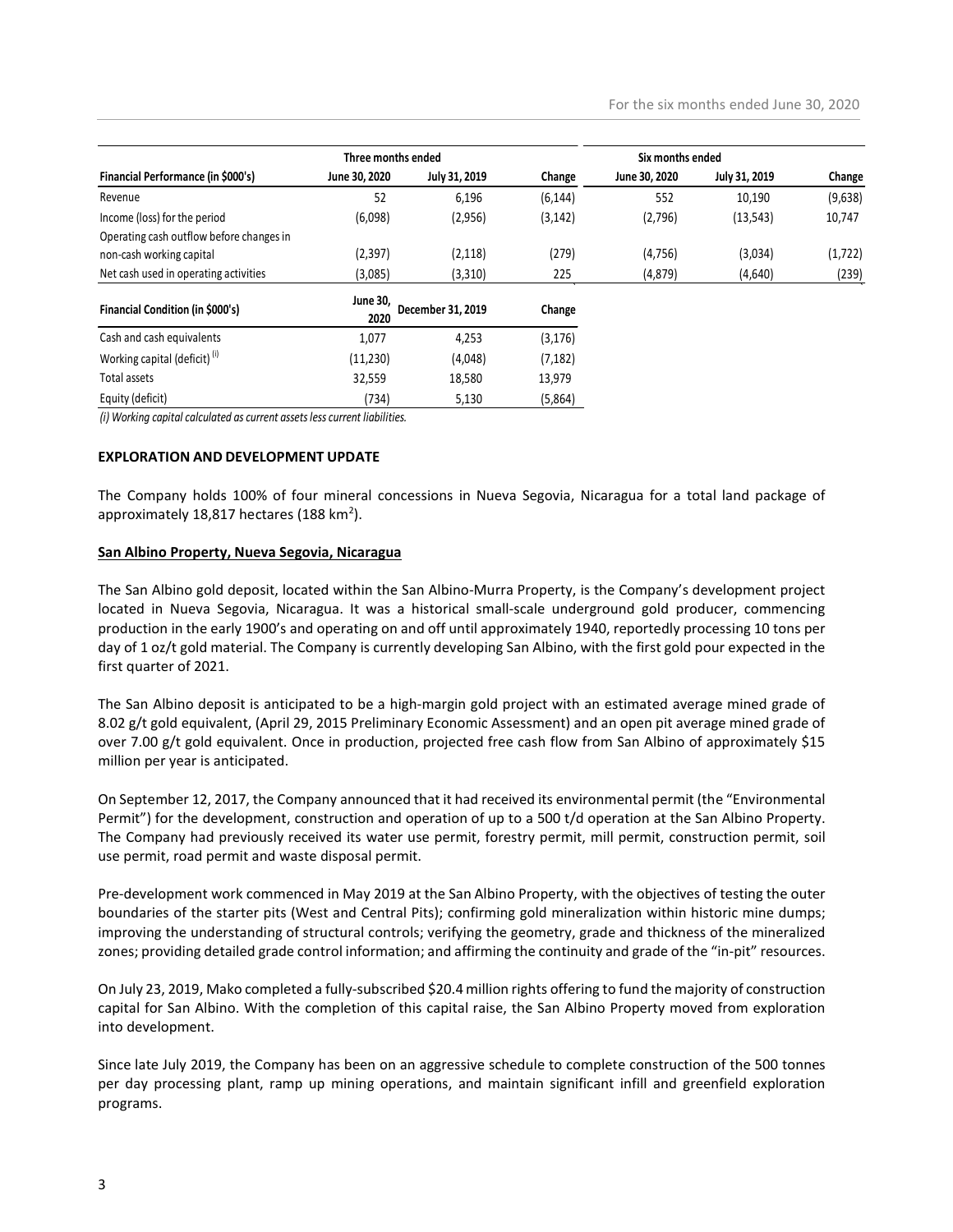On March 23, 2020, the Company announced proactive changes were being made to the San Albino gold project development schedule and the Company's exploration program in response to the COVID-19 global pandemic. Mako is responsible for providing medical services to all employees and contractors, and by extension the local community. If an infection were to occur in the community, it would greatly strain the Company's ability to provide sufficient care. Therefore, Mako is taking significant steps to lower the risk of infection at the project site and in the local community, including reducing the number of people at operations to slightly less than 250 people. Additionally, all non-essential travel at the Company was eliminated at the end of February 2020.

Two American expat employees, the General Manager of San Albino and Senior Exploration Manager, have remained at the project since the beginning of COVID-19. All five Mexican expats at the project site that had returned home early Q2-2020 have recently returned to site via a Company chartered flight.

To the extent possible, Mako is reducing the use of non-local contractors to limit the amount of travel to and from the project site. The Company is also engaging with local authorities to ensure the surrounding communities are properly informed of the symptoms of COVID-19 as well as the recommended hygiene regimen necessary to prevent the spread.

Mako has doubled the healthcare staff at the project site to alleviate the burden on current staff implementing the new health and safety protocols. The Company has also put in place protocols for isolation and safe transportation to an offsite quarantine area for anyone who is symptomatic or was exposed to an individual with symptoms.

The transport of goods and equipment across the Nicaraguan border has begun to slow down due to COVID 19. In anticipation of this, the Company increased the inventory of all consumables at the project site which has allowed the construction of the processing plant to continue as originally scheduled, albeit with a smaller workforce.

Prior to the streamlining of staff, the construction of the processing plant and mining were running approximately 60 days ahead of schedule, and slightly under budget. The expectation is that this buffer will be depleted as logistics become increasingly difficult to coordinate. To that end, the Company is now expecting first gold pour at San Albino to occur in the first quarter of 2021.

On the exploration front, active exploration drill rigs have been reduced from four to two, with a commensurate reduction of exploration contractor staff. This reduction will further reduce contact between external contractors and the local community.

Once in production, the Company is expected to be the third gold producer within Nicaragua and the high-grade, San Albino Property would be the first newly permitted commercial gold processing operation in the country in several years.

# Las Conchitas Area

Las Conchitas is situated between two past-producers, the San Albino Mine and the El Golfo Mine. It lies only 2,000 meters ("m") south of the proposed mine site for the San Albino Property.

As with the San Albino deposit, the conceptual model for the Las Conchitas mineralization consists of multiple parallel quartz veins that dip gently to the northwest, associated with extensive shear and fault systems which represent possible feeders for mineralized fluids and a favourable environment for precious metal deposition. These characteristics are consistent with the model for orogenic gold-bearing veins, which can extend to depths in excess of a km. Drilling at the San Albino Property has already established down-dip continuity of gold mineralization for over 900 m and it still remains open. Gold mineralization is not restricted solely to quartz veins, but also occurs in the host rock (phyllite/schist) containing quartz veinlets.

Considerable progress has been made on resource definition drilling at Las Conchitas since 2019 and there is no plan to stop drilling, unless constrained by finances or COVID-19. The Company's goal is to produce a maiden resource at Las Conchitas.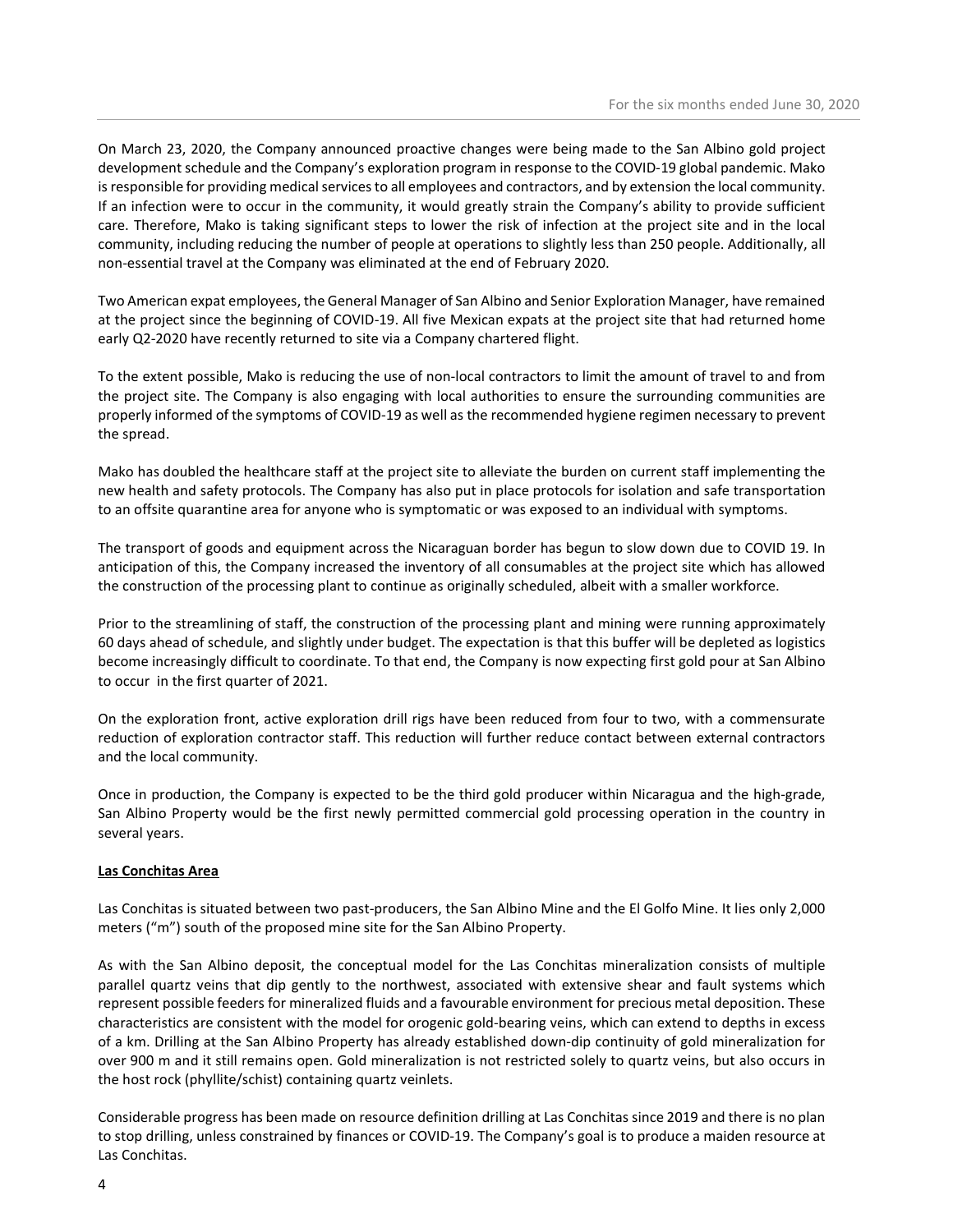# El Jicaro Concession

El Jicaro encompasses the southwest extension of the mineralized structures identified on the Corona de Oro Gold Belt. It covers an area of 5,071 hectares (51 km<sup>2</sup>). Several good exploration targets have been outlined on El Jicaro. The mapping and prospecting programs completed to date have defined four parallel zones of mineralization.

## Potrerillos Concession

In December 2019, the Company purchased the Potrerillos exploration and exploitation concession ("Potrerillos Concession") formerly owned by a subsidiary of Condor Gold Plc ("Condor"). The Potrerillos Concession comprises 12 km<sup>2</sup> of subsurface mineral rights and is contiguous to and along strike from the San Albino gold project. The Potrerillos Concession is valid until December 2031 with the ability to renew for an additional 25 years by the Company.

The property was explored by Condor between 2007 and 2009, with a number of channel samples taken on trenches and former mine adits. Recent drilling indicates that the Potrerillos Concession is along strike and down dip of San Albino. The Company plans to begin exploration work to evaluate its ability to expand San Albino, unless constrained by finances or COVID-19.

# La Segoviana Concession

On April 7, 2020, the Company announced that its wholly-owned Nicaraguan subsidiary, Nicoz Resources, S.A., was granted a new concession by Nicaraguan Ministry of Mines and Energy ("MEM"). The new concession, called La Segoviana, covers an area of 3,845.80 hectares (approximately 38.5  $km^2$ ) and is contiguous to the north and northwest of the Company's San Albino-Murra concession in Nueva Segovia, Nicaragua. The La Segoviana concession allows for both exploration and exploitation and is valid for a period of 25 years, until March 12, 2045.

Unless constrained by finances or COVID-19, the Company plans to dispatch an exploration crew to La Segoviana, to carry out both a reconnaissance examination of this newly acquired exploration area and to conduct a preliminary sampling of mineral prospects in order to define areas suitable for further exploration.

## For details on all previously-reported drill results, please see the Company's filings on SEDAR.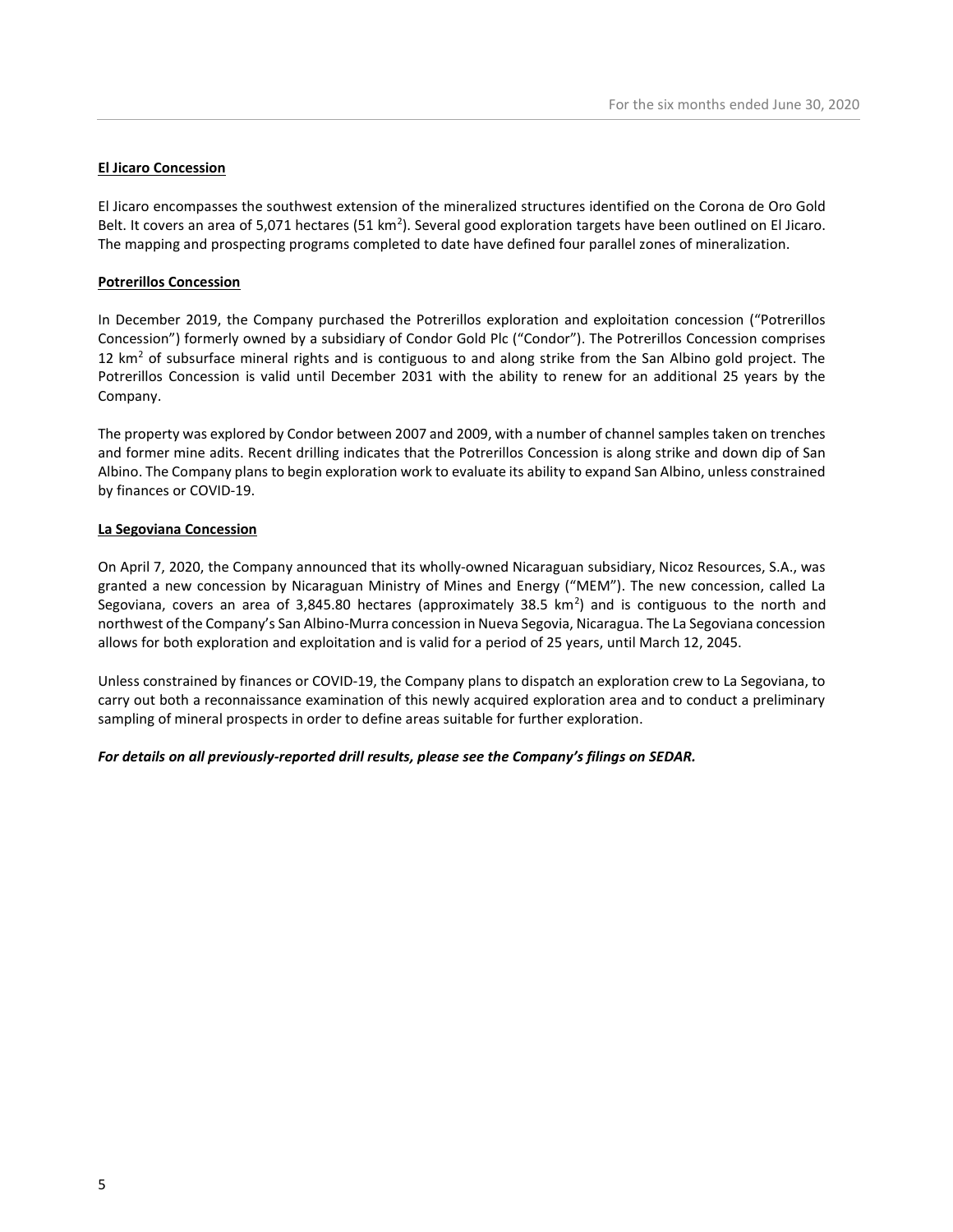## TREND ANALYSIS

# Summary of Quarterly Results

|                                            |          |                |                                 |          |         | For the six months ended June 30, 2020 |                         |         |
|--------------------------------------------|----------|----------------|---------------------------------|----------|---------|----------------------------------------|-------------------------|---------|
|                                            |          |                |                                 |          |         |                                        |                         |         |
|                                            |          |                |                                 |          |         |                                        |                         |         |
|                                            |          |                |                                 |          |         |                                        |                         |         |
|                                            |          |                |                                 |          |         |                                        |                         |         |
|                                            |          |                |                                 |          |         |                                        |                         |         |
|                                            |          |                |                                 |          |         |                                        |                         |         |
|                                            |          |                |                                 |          |         |                                        |                         |         |
|                                            |          |                |                                 |          |         |                                        |                         |         |
| <b>TREND ANALYSIS</b>                      |          |                |                                 |          |         |                                        |                         |         |
| <b>Summary of Quarterly Results</b>        |          |                |                                 |          |         |                                        |                         |         |
|                                            |          |                |                                 |          |         |                                        |                         |         |
|                                            | 2020     |                | Eight months ended Dec 31, 2019 |          |         |                                        | Year ended Apr 30, 2019 |         |
| (in \$000's)                               | Apr-Jun  | Jan-Mar        | Nov-Dec                         | Aug-Oct  | May-Jul | Feb-Apr                                | Nov-Jan                 | Aug-Oct |
| Revenue                                    | 52       | 500            | 532                             | 1,855    | 6,196   | 3,994                                  | 3,937                   |         |
|                                            | (82)     | (501)          | (7,093)                         | (2,484)  | (5,080) | (3, 465)                               | (6, 614)                | $\sim$  |
|                                            |          |                |                                 | (629)    | 1,117   | 529                                    | (2,677)                 | $\sim$  |
| Cost of sales                              |          |                |                                 |          |         |                                        |                         | (937)   |
| Gross profit (loss)                        | (30)     | (1)            | (6, 561)                        |          |         |                                        |                         |         |
| E&E expenses                               | (1, 526) | (2, 305)       | (700)                           | (794)    | (2,684) | (2,705)                                | (846)                   |         |
| G&A expenses                               | (1,666)  | (1, 121)       | (704)                           | (1, 478) | (730)   | (875)                                  | (762)                   | (645)   |
| Other income (expenses)                    | (2,876)  | 6,729          | 160                             | 5,193    | (659)   | (7, 460)                               | (9, 331)                | (388)   |
| Income taxes                               | $\sim$   | $\blacksquare$ | (68)                            | $\sim$   | $\sim$  | (75)                                   | $\sim$                  | $\sim$  |
| Net income (loss)                          | (6,098)  | 3,302          | (7, 873)                        | 2,292    | (2,956) | (10, 586)                              | (13, 616)               | (1,970) |
| Basic & diluted income (loss)<br>per share | (0.01)   | 0.01           | (0.01)                          | 0.00     | (0.01)  | (0.04)                                 | (0.05)                  | (0.01)  |

With the acquisition of La Trinidad Mine in Mexico as part of Marlin Gold Mining Ltd. (the "Marlin Transaction"), which occurred early in the third calendar quarter of 2019, the Company began recognizing revenue and cost of sales. The Company ceased mining activities at the La Trinidad Mine in March 2019, but continued to process the remaining ounces on the leach pad through to the end of 2019. The last of the La Trinidad Mine gold dore inventory was sold during Q2 2020. As a result, there was a trend of decreasing revenue and cost of sales over the past four quarters.

The Company is focused on acquiring, exploring and developing exploration and evaluation assets in Nicaragua. At the end of July 2019, the Company made the decision to develop the San Albino project. Beginning in August 2019, development expenditures are capitalized as part of mineral properties, plant and equipment and resulted in a decrease in exploration and evaluation ("E&E") expenses. Expenditures related to exploration outside of the San Albino development project continue to be expensed.

Subsequent to the Marlin Transaction, the Company saw an increase in general and administrative ("G&A") and other expenses associated with operating subsidiaries in multiple jurisdictions and increased corporate activities. Furthermore, with the ramp up of activities at San Albino, there has been a corresponding increase in G&A expenses. The increase in G&A expenses in the three months ended October 31, 2019 relate to share-based compensation expenses associated with the issuance of stock options to management.

Volatile market conditions, the COVID-19 pandemic and the availability of financing may affect the Company's planned level of activity and development during fiscal 2020. The Company's E&E expenditures depend on the Company's operations and exploration prospects, as well as general market conditions relating to the availability of funding for resource companies. The Company's G&A expenditures are also related to the level of financing and development and exploration activities that are being conducted.

Other than as herein disclosed, the Company is not aware of any trends, uncertainties, demands, commitments or events which are reasonably likely to have a material effect upon the Company's expenses, income from investing, profitability, liquidity or capital resources, or that would cause reported financial information not necessarily to be indicative of future operating results or financial condition.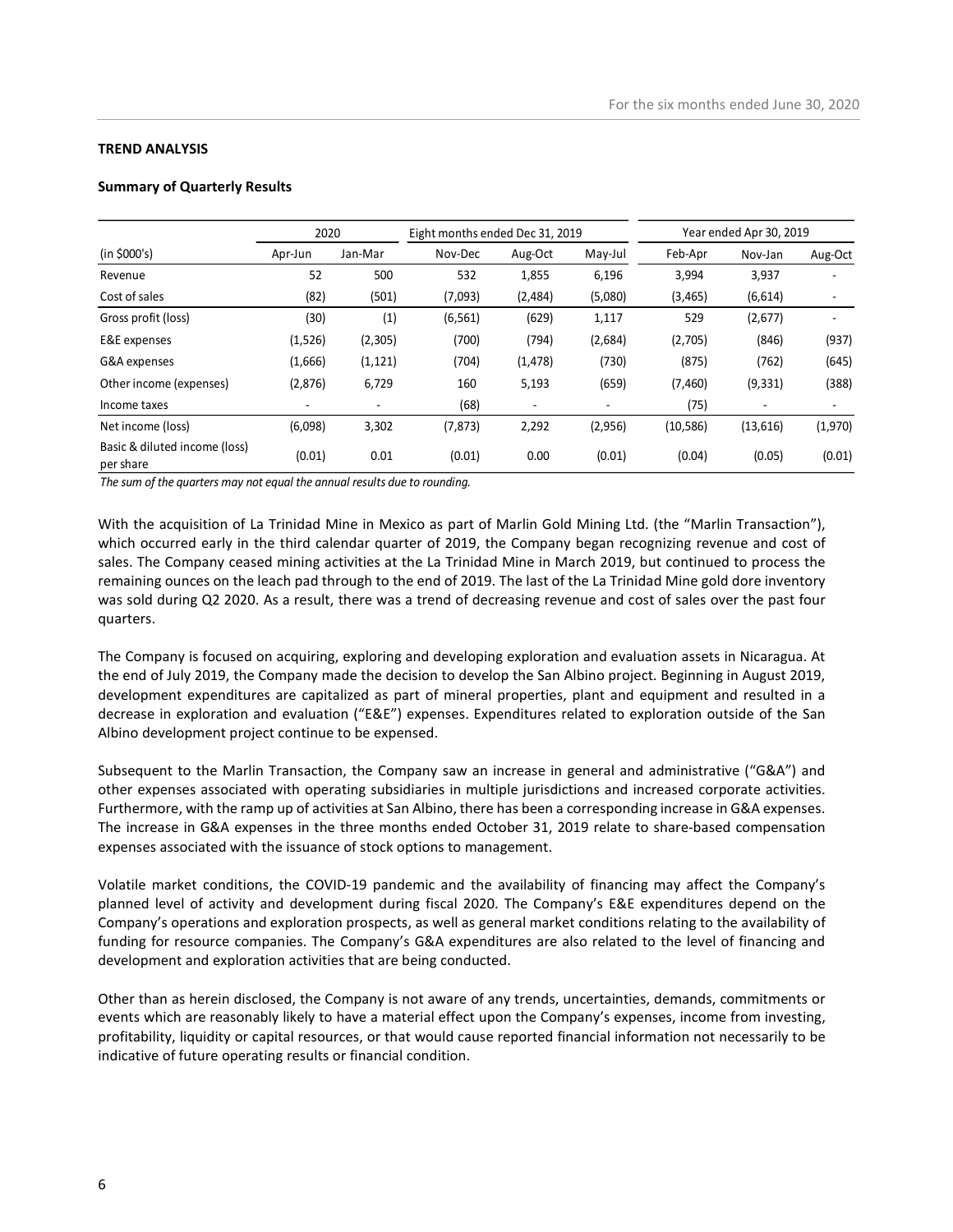# FINANCIAL REVIEW

# Revenue

|                         |                    |               |          |                  | For the six months ended June 30, 2020 |          |
|-------------------------|--------------------|---------------|----------|------------------|----------------------------------------|----------|
| <b>FINANCIAL REVIEW</b> |                    |               |          |                  |                                        |          |
|                         |                    |               |          |                  |                                        |          |
| Revenue                 |                    |               |          |                  |                                        |          |
|                         | Three months ended |               |          | Six months ended |                                        |          |
| (in \$000s)             | June 30, 2020      | July 31, 2019 | Change   | June 30, 2020    | July 31, 2019                          | Change   |
| Revenue                 | 52                 | 6,196         | (6, 144) | 552              | 10,190                                 | (9,638)  |
| Gold sold (ozs.)        | 31                 | 4,593         | (4, 562) | 349              | 7,673                                  | (7, 324) |

## Cost of sales

| <b>FINANCIAL REVIEW</b>                                                                                                                                                                                                                                                                                                                                                                          |                          |                          |                          |                  |                          |                          |
|--------------------------------------------------------------------------------------------------------------------------------------------------------------------------------------------------------------------------------------------------------------------------------------------------------------------------------------------------------------------------------------------------|--------------------------|--------------------------|--------------------------|------------------|--------------------------|--------------------------|
| Revenue                                                                                                                                                                                                                                                                                                                                                                                          |                          |                          |                          |                  |                          |                          |
|                                                                                                                                                                                                                                                                                                                                                                                                  |                          |                          |                          |                  |                          |                          |
|                                                                                                                                                                                                                                                                                                                                                                                                  | Three months ended       |                          |                          | Six months ended |                          |                          |
| (in \$000s)                                                                                                                                                                                                                                                                                                                                                                                      | June 30, 2020            | July 31, 2019            | Change                   | June 30, 2020    | July 31, 2019            | Change                   |
| Revenue                                                                                                                                                                                                                                                                                                                                                                                          | 52                       | 6,196                    | (6, 144)                 | 552              | 10,190                   | (9,638)                  |
| Gold sold (ozs.)                                                                                                                                                                                                                                                                                                                                                                                 | 31                       | 4,593                    | (4, 562)                 | 349              | 7,673                    | (7, 324)                 |
| Average realized gold price (\$ per oz.)                                                                                                                                                                                                                                                                                                                                                         | 1,711                    | 1,349                    | 362                      | 1,581            | 1,328                    | 253                      |
| The Company revenue comes entirely from the La Trinidad Mine, which was acquired as part of the Marlin<br>Transaction. The Company ceased mining activities in March 2019, but continued to process the remaining ounces<br>on the leach pad through to the end of the year. Revenue recognized during the YTD Q2 2020 reflects this winding<br>down of gold production at the La Trinidad Mine. |                          |                          |                          |                  |                          |                          |
| <b>Cost of sales</b>                                                                                                                                                                                                                                                                                                                                                                             | Three months ended       |                          |                          | Six months ended |                          |                          |
| (in \$000s, unless otherwise noted)                                                                                                                                                                                                                                                                                                                                                              | June 30, 2020            | July 31, 2019            | Change                   | June 30, 2020    | July 31, 2019            | Change                   |
| Production costs                                                                                                                                                                                                                                                                                                                                                                                 |                          | (4, 248)                 | 4,248                    |                  | (9,580)                  | 9,580                    |
| Depreciation, depletion and amortization                                                                                                                                                                                                                                                                                                                                                         |                          | (21)                     | 21                       |                  | (42)                     | 42                       |
| Total cost of production                                                                                                                                                                                                                                                                                                                                                                         | $\overline{a}$           | (4, 269)                 | 4,269                    |                  | (9,622)                  | 9,622                    |
| Gold produced (ozs.)                                                                                                                                                                                                                                                                                                                                                                             |                          |                          | ٠                        |                  | $\overline{\phantom{a}}$ | $\blacksquare$           |
| Cost per ounce produced (\$/oz.)                                                                                                                                                                                                                                                                                                                                                                 |                          | $\overline{\phantom{a}}$ | $\overline{\phantom{a}}$ |                  | $\overline{\phantom{a}}$ | $\overline{\phantom{a}}$ |
| Change in gold inventories                                                                                                                                                                                                                                                                                                                                                                       | (82)                     | (730)                    | 648                      | (558)            | 1,225                    | (1,783)                  |
| Writedown of inventories                                                                                                                                                                                                                                                                                                                                                                         |                          |                          |                          |                  |                          |                          |
| Royalties                                                                                                                                                                                                                                                                                                                                                                                        |                          | (62)                     | 62                       | (5)              | (101)                    | 96                       |
| Selling costs                                                                                                                                                                                                                                                                                                                                                                                    | $\overline{\phantom{0}}$ | (19)                     | 19                       | (20)             | (47)                     | 27                       |
| Total cost of sales                                                                                                                                                                                                                                                                                                                                                                              | (82)                     | (5,080)                  | 4,998                    | (583)            | (8, 545)                 | 7,962                    |
| Gold sold (ozs.)                                                                                                                                                                                                                                                                                                                                                                                 | 31                       | 4,593                    | (4, 563)                 | 349              | 7,673                    | (7, 324)                 |
| Cost per ounce sold (\$/oz.)                                                                                                                                                                                                                                                                                                                                                                     | (2,674)                  | (1, 106)                 | (1, 569)                 | (1,668)          | (1, 114)                 | (555)                    |
|                                                                                                                                                                                                                                                                                                                                                                                                  |                          |                          |                          |                  |                          |                          |
| <b>Exploration and evaluation expenses</b>                                                                                                                                                                                                                                                                                                                                                       |                          |                          |                          |                  |                          |                          |
| <b>Expenses by property</b>                                                                                                                                                                                                                                                                                                                                                                      | Three months ended       |                          |                          | Six months ended |                          |                          |
| (in \$000s)                                                                                                                                                                                                                                                                                                                                                                                      | June 30, 2020            | July 31, 2019            | Change                   | June 30, 2020    | July 31, 2019            | Change                   |
| El Jicaro                                                                                                                                                                                                                                                                                                                                                                                        |                          | 26                       | (26)                     | 30               | 47                       | (17)                     |
| San Albino - Las Conchitas                                                                                                                                                                                                                                                                                                                                                                       | 1,423                    | 1,982                    | (559)                    | 2,864            | 2,787                    | 77                       |
| Potrerillos                                                                                                                                                                                                                                                                                                                                                                                      |                          |                          |                          |                  | $\overline{\phantom{a}}$ |                          |
| La Trinidad                                                                                                                                                                                                                                                                                                                                                                                      | 103                      | 676                      | (573)                    | 937              | 2,556                    | (1,619)                  |

#### Exploration and evaluation expenses

| Expenses by property       | Three months ended       |                          |         | Six months ended |               |                          |
|----------------------------|--------------------------|--------------------------|---------|------------------|---------------|--------------------------|
| (in \$000s)                | June 30, 2020            | July 31, 2019            | Change  | June 30, 2020    | July 31, 2019 | Change                   |
| El Jicaro                  | $\overline{\phantom{a}}$ | 26                       | (26)    | 30               | 47            | (17)                     |
| San Albino - Las Conchitas | 1.423                    | 1,982                    | (559)   | 2,864            | 2,787         | 77                       |
| Potrerillos                | $\overline{\phantom{a}}$ | $\overline{\phantom{0}}$ | -       | -                |               | $\overline{\phantom{0}}$ |
| La Trinidad                | 103                      | 676                      | (573)   | 937              | 2.556         | (1,619)                  |
|                            | 1,526                    | 2.684                    | (1,158) | 3,831            | 5,390         | (1,559)                  |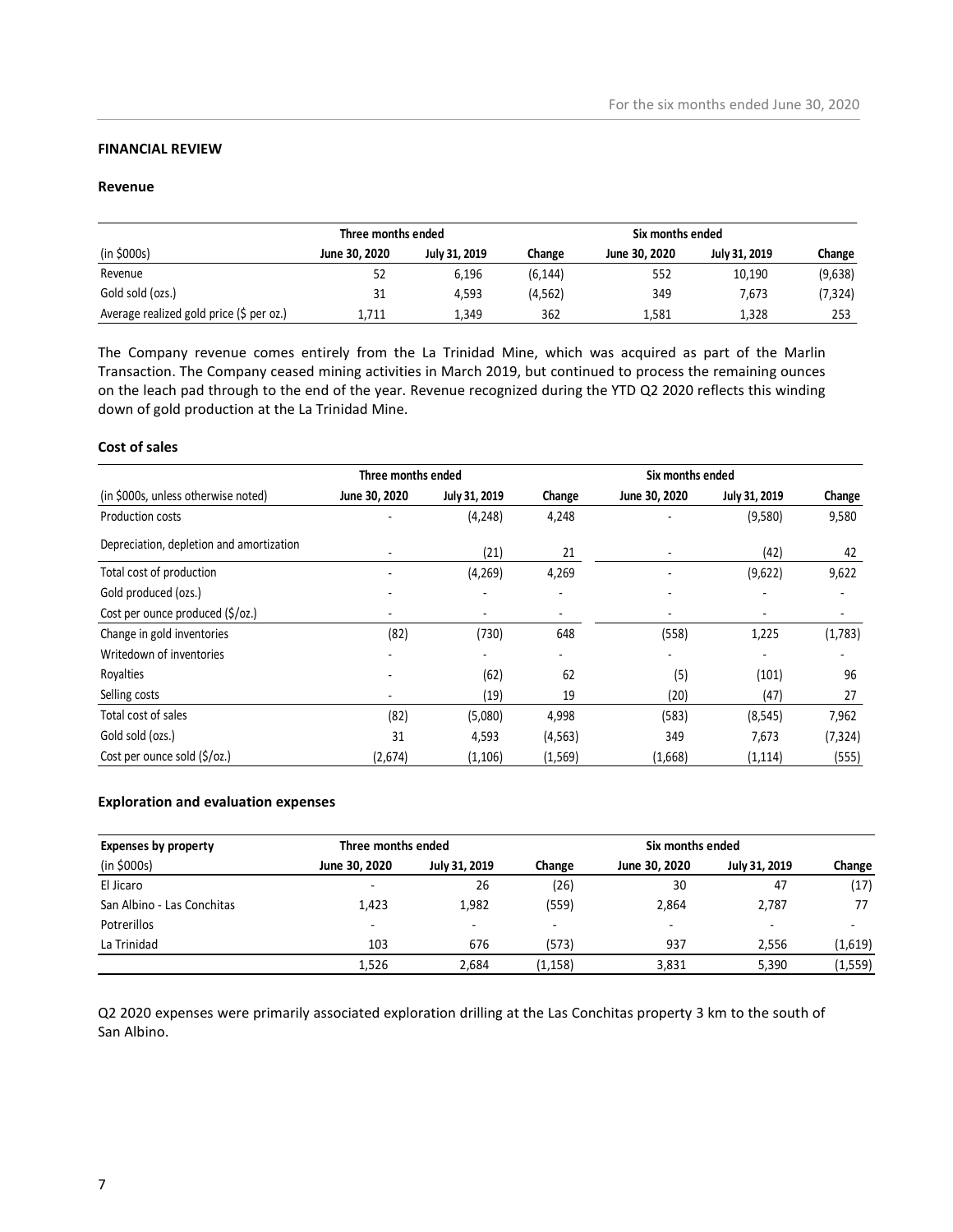## General and administrative expenses

|                                                                                                                                                                                                                                                                                                                       |                                     |                |          |                                   | For the six months ended June 30, 2020 |                 |
|-----------------------------------------------------------------------------------------------------------------------------------------------------------------------------------------------------------------------------------------------------------------------------------------------------------------------|-------------------------------------|----------------|----------|-----------------------------------|----------------------------------------|-----------------|
|                                                                                                                                                                                                                                                                                                                       |                                     |                |          |                                   |                                        |                 |
| <b>General and administrative expenses</b>                                                                                                                                                                                                                                                                            |                                     |                |          |                                   |                                        |                 |
|                                                                                                                                                                                                                                                                                                                       |                                     |                |          |                                   |                                        |                 |
| (in \$000s)                                                                                                                                                                                                                                                                                                           | Three months ended<br>June 30, 2020 | July 31, 2019  | Change   | Six months ended<br>June 30, 2020 | July 31, 2019                          |                 |
| Management and consulting fees                                                                                                                                                                                                                                                                                        | 415                                 | 499            | (84)     | 688                               | 1,125                                  | Change<br>(437) |
| Accounting and legal                                                                                                                                                                                                                                                                                                  | 348                                 | 34             | 314      | 583                               | 232                                    | 351             |
| Stock-based compensation                                                                                                                                                                                                                                                                                              | 141                                 | $\blacksquare$ | 141      | 287                               | $\blacksquare$                         | 287             |
| General office expenses                                                                                                                                                                                                                                                                                               | 569                                 | 118            | 451      | 836                               | 198                                    | 638             |
| Travel                                                                                                                                                                                                                                                                                                                | 26                                  | 43             | (17)     | 100                               | 67                                     | 33              |
| Salaries and benefits                                                                                                                                                                                                                                                                                                 | 122                                 |                | 118      | 217                               |                                        | 326             |
| Directors' fees                                                                                                                                                                                                                                                                                                       | 45                                  | 4<br>32        | 13       | 76                                | (109)<br>92                            |                 |
|                                                                                                                                                                                                                                                                                                                       |                                     | 730            | 936      |                                   |                                        | (16)            |
|                                                                                                                                                                                                                                                                                                                       | 1,666                               |                |          | 2,787                             | 1,605                                  | 1,182           |
| The most significant G&A expenses for the Q2 2020 comprise accounting and legal expenses, management and<br>consulting fees, and general office expenses. The magnitude of these expenses are related to the level of financing<br>and development and exploration activities that were conducted during the Q2 2020. |                                     |                |          |                                   |                                        |                 |
| Other (expense) income                                                                                                                                                                                                                                                                                                |                                     |                |          |                                   |                                        |                 |
|                                                                                                                                                                                                                                                                                                                       | Three months ended                  |                |          | Six months ended                  |                                        |                 |
| (in \$000s)                                                                                                                                                                                                                                                                                                           | June 30, 2020                       | July 31, 2019  | Change   | June 30, 2020                     | July 31, 2019                          | Change          |
| Accretion and interest expense                                                                                                                                                                                                                                                                                        | (20)                                | (12)           | (8)      | (47)                              | (24)                                   | (23)            |
| Gain on change in provision for                                                                                                                                                                                                                                                                                       |                                     |                |          |                                   |                                        |                 |
|                                                                                                                                                                                                                                                                                                                       | (660)                               | $\blacksquare$ | (660)    | (469)                             | $\blacksquare$                         | (469)           |
| reclamation and rehabilitation                                                                                                                                                                                                                                                                                        |                                     | (973)          | (1, 224) | 4,316                             | 2,695                                  | 1,621           |
| Foreign exchange gain (loss)                                                                                                                                                                                                                                                                                          | (2, 197)                            |                |          |                                   |                                        |                 |
| Interest income                                                                                                                                                                                                                                                                                                       | $\mathbf{1}$                        | 327            | (326)    | 53                                | 989                                    | (936)           |

#### Other (expense) income

|                                       | Three months ended       |                          |                          | Six months ended |                          |        |
|---------------------------------------|--------------------------|--------------------------|--------------------------|------------------|--------------------------|--------|
| (in \$000s)                           | June 30, 2020            | July 31, 2019            | Change                   | June 30, 2020    | July 31, 2019            | Change |
| Accretion and interest expense        | (20)                     | (12)                     | (8)                      | (47)             | (24)                     | (23)   |
| Gain on change in provision for       |                          |                          |                          |                  |                          |        |
| reclamation and rehabilitation        | (660)                    | $\overline{\phantom{a}}$ | (660)                    | (469)            | $\overline{\phantom{a}}$ | (469)  |
| Foreign exchange gain (loss)          | (2, 197)                 | (973)                    | (1,224)                  | 4,316            | 2,695                    | 1,621  |
| Interest income                       |                          | 327                      | (326)                    | 53               | 989                      | (936)  |
| Loss on extinguishment of gold stream |                          |                          |                          |                  |                          |        |
| arrangement                           | -                        | $\overline{\phantom{0}}$ | $\overline{\phantom{0}}$ |                  | (11, 755)                | 11,755 |
| <b>Transaction costs</b>              | $\overline{\phantom{a}}$ | $\overline{\phantom{a}}$ | $\overline{\phantom{a}}$ |                  | (23)                     | 23     |
|                                       | (2,876)                  | (658)                    | (2, 218)                 | 3,853            | (8, 118)                 | 11,971 |

Accretion and interest expense primarily relates to accretion on the provision for reclamation and remediation at the La Trinidad Mine.

During Q1 2019, the Company updated its closure plan for the La Trinidad Mine and submitted it to the Mexican authorities. Primarily as a result of reclamation performed during the Q2 2019 and downward revisions to the amount of cash outflows estimated, the provision for reclamation and remediation decreased. As a result, a gain on change in provision for reclamation and rehabilitation was recognized.

Foreign exchange gains and losses arise from the translation of foreign-denominated transactions and balances into the relevant functional currencies of the Company and its subsidiaries. There are significant foreign-denominated intercompany balances held by certain subsidiaries of the Company. Fluctuations between the functional currency of the subsidiary and the currency of the intercompany balance result in significant non-cash, unrealized foreign exchange gains and losses. These unrealized gains and losses are recognized in the consolidated net income of the Company.

Interest income for the Q2 2020 and Q2 2019 primarily relates to the inflationary increase and interest earned on the IVA receivable.

The loss on the extinguishment of the gold stream arrangement for the Q1 2019 arose as a result of revisions to the preliminary allocation of the purchase price consideration to the assets acquired and liabilities assumed as part of the Marlin Transaction.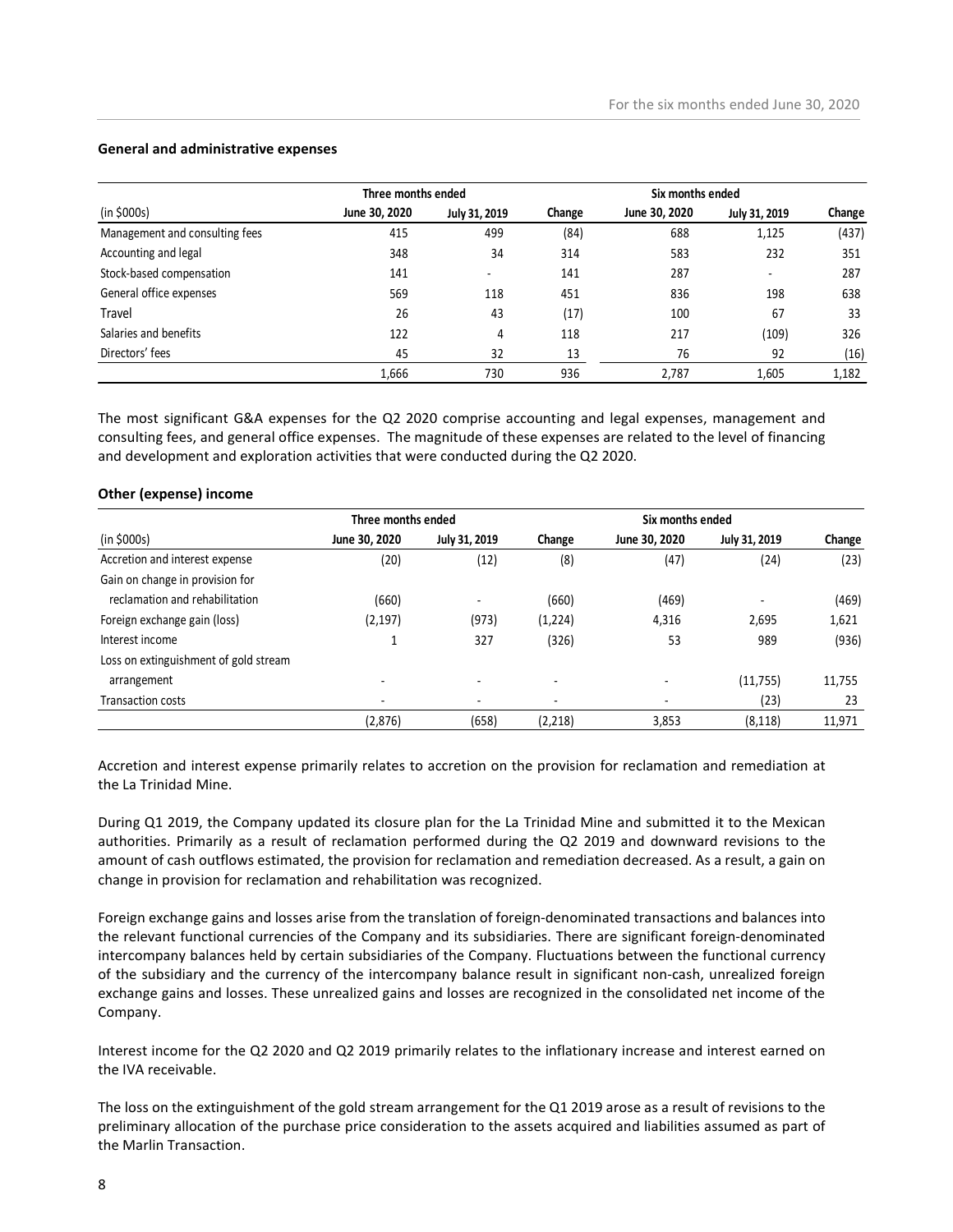## LIQUIDITY AND CAPITAL RESOURCES

## Financial condition

|                                                                                                                                      |               | For the six months ended June 30, 2020 |          |
|--------------------------------------------------------------------------------------------------------------------------------------|---------------|----------------------------------------|----------|
|                                                                                                                                      |               |                                        |          |
|                                                                                                                                      |               |                                        |          |
| Transaction costs during the Q1 2019 include accounting and legal services required for the completion of the Marlin<br>Transaction. |               |                                        |          |
|                                                                                                                                      |               |                                        |          |
| LIQUIDITY AND CAPITAL RESOURCES                                                                                                      |               |                                        |          |
| <b>Financial condition</b>                                                                                                           |               |                                        |          |
| (in \$000s)                                                                                                                          | June 30, 2020 | December 31, 2019                      | Change   |
| Cash and cash equivalents                                                                                                            | 1,077         | 4,253                                  | (3, 176) |

Cash and cash equivalents decreased by \$3.2 million during the Q2 2020 due to significant exploration and development programs in Nicaragua and G&A expenses.

Working capital deficit increased during the Q2 2020 primarily due to the decreases in cash and cash equivalents and in inventories associated with the cessation of operations at the La Trinidad Mine which was offset by an increase in current liabilities (accounts payable and accrued liabilities and the current portion of the reclamation and remediation provision).

#### Cash flows

|                                                           | Six months ended June Six months ended July |          |           |
|-----------------------------------------------------------|---------------------------------------------|----------|-----------|
| (in \$000s)                                               | 30, 2020                                    | 31, 2019 | Change    |
| Operating cash flows before changes in working capital    | (4,756)                                     | (3,034)  | (1,722)   |
| Changes in working capital                                | (123)                                       | (1,606)  | 1,483     |
| Net cash flows used in operating activities               | (4,879)                                     | (4,640)  | (239)     |
| Net cash flows (used in) provided by investing activities | (13,443)                                    | (290)    | (13, 153) |
| Net cash flows provided by financing activities           | 15,267                                      | 23,532   | (8, 265)  |
| Effect of foreign exchange on cash and cash equivalents   | (121)                                       | (41)     | (80)      |
| Change in cash and cash equivalents                       | (3, 176)                                    | 18,561   | (21, 737) |

Net cash flows used in operations during the Q2 2020 reflect the cash components of E&E expenses, G&A expenses and Other expenses.

The cash used in investing activities during the Q2 2020 relates to the development activities at the San Albino Property in Nicaragua.

Financing activities during the Q2 2020 primarily reflect the Term Loan drawn down by the Company. Financing activities during the Q1 2019 reflect \$3.4 million in net proceeds from the issuance of shares and \$3.0 million recorded in respect of an advance received from Marlin.

#### Liquidity

As at June 30, 2020, the Company's total liquidity was \$1.1 million, entirely comprised of cash and cash equivalents. The Company had a working capital deficit of \$11.2 million and an accumulated deficit of \$77.2 million as at June 30, 2020. For Q2 2020, the Company had negative operating cash flows before changes in working capital of \$4.8 million and a net loss of \$2.8 million.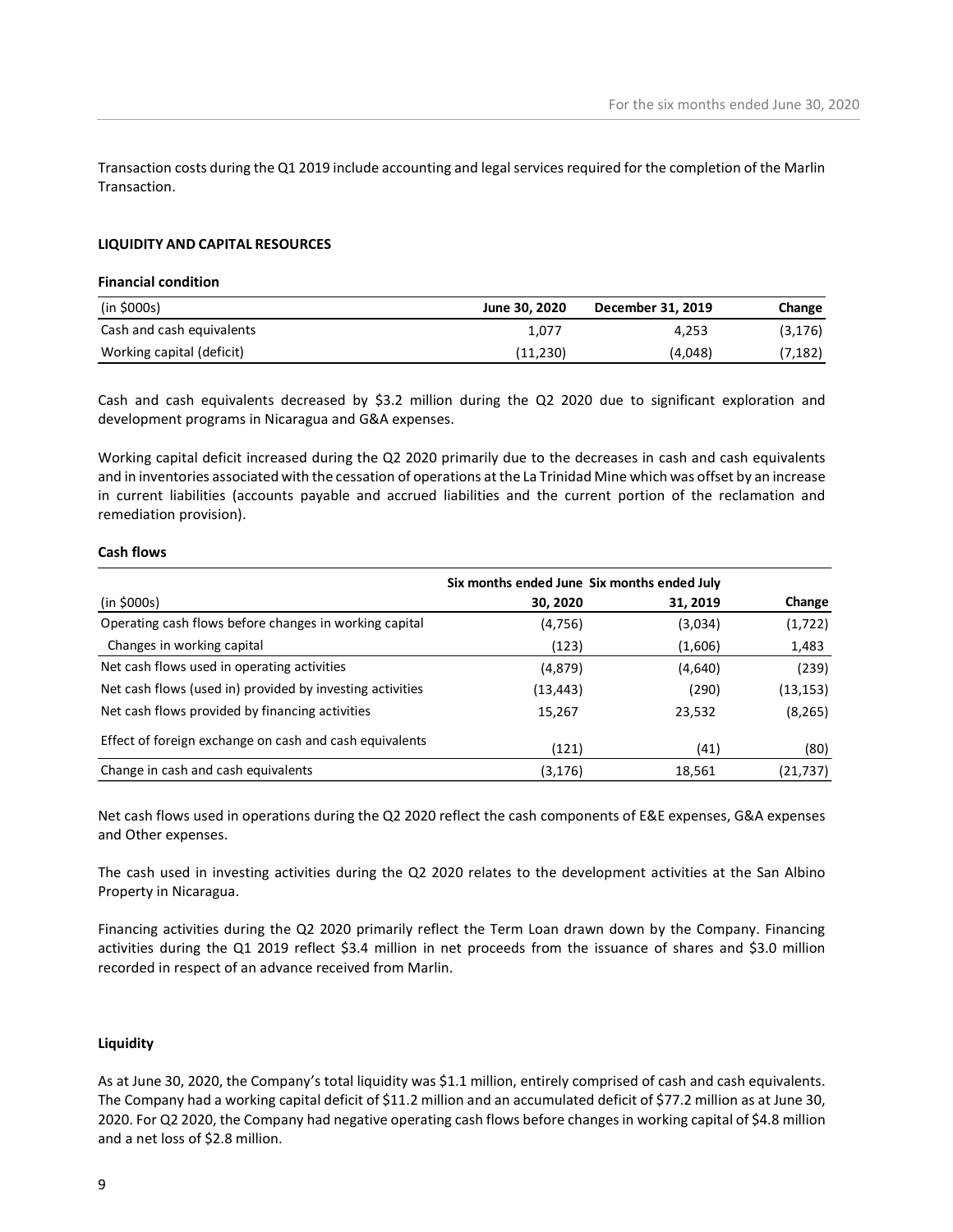During Q1 2020, the Company secured a credit arrangement from its controlling shareholder for \$15.15 million ("Term Loan"). The Term Loan matures in August 2022 and may be prepaid at any time, in whole or in part, at par plus accrued but unpaid interest, without penalty or premium. The Term Loan bears interest at the rate of 8.0% per annum until the first anniversary of the closing date, increasing to 10% per annum thereafter, which interest is payable semi-annually on June 30th and December 31st each year, with the first interest payment due on December 31, 2020. The Company has agreed to pay a non-refundable up-front fee of \$150,000 to the Lenders on the closing of the Term Loan.

In addition, if the Loan is not repaid in full on or prior to the first anniversary of the closing date, then the Company must pay to the Lenders a cash bonus interest on the first anniversary of the closing date and on each successive anniversary in an amount equal to the cash equivalent of 500 ounces of gold calculated based on the average Gold Fixing Price in the London Bullion Market during the most recently completed calendar month at the time the payment is made, in accordance with the applicable formula set out in the term loan agreement.

The Company is using these funds for construction, development and exploration activities in Nicaragua, for general corporate purposes, and for fees and expenses incurred in connection with the loan. The Company had drawn down an additional \$5 million on April 1, 2020 and an additional \$5 million on May 15, 2020. As at June 30, 2020, the Company had drawn down a total of \$15.2 million.

On July 16, 2020, the Company completed a private placement of 71 million units for gross proceeds of C\$28.4 million. Proceeds of the private placement will be used to complete the development of the Company's San Albino project and general working capital purposes.

The Company's financial performance is dependent upon many external factors. The Company expects that any revenues it may earn from its operations in the future will be from the sale of minerals. Both prices and markets for metals and minerals are cyclical, difficult to predict, volatile, and impacted by changes in domestic and international political, social and economic environments. In addition, the availability and cost of funds for exploration, development and production are difficult to predict. Changes in events could materially affect the financial performance of the Company.

The Company's mineral exploration activities to date have provided the Company with no sources of income and a history of losses and deficit positions. However, given the nature of its business, the results of operations as reflected in the net losses and losses per share do not provide meaningful interpretation of the Company's performance and valuation.

The Company is dependent on raising funds through the issuance of shares and/or debt instruments or disposing of interests it has in exploration and evaluation assets in order to finance further acquisitions, undertake exploration and development activities on exploration and evaluation assets and meet G&A expenses in the long term.

Based on the Company's construction, development and exploration activities in Nicaragua and its current level of spending for general corporate purposes, the Company will require additional funding within the next twelve months. The Company has historically raised funds through the sale of securities. The Company expects that it will continue to obtain funding through similar or other means depending on market conditions and other relevant factors at the time. However, there can be no assurance that the Company will be able to obtain such additional funding or obtain it on acceptable terms. This material uncertainty together with uncertainty caused by COVID-19, casts significant doubt about the Company's ability to continue as a going concern.

## Capital resources

As at June 30, 2020, the Company had contractual commitments at the San Albino project of \$5 million.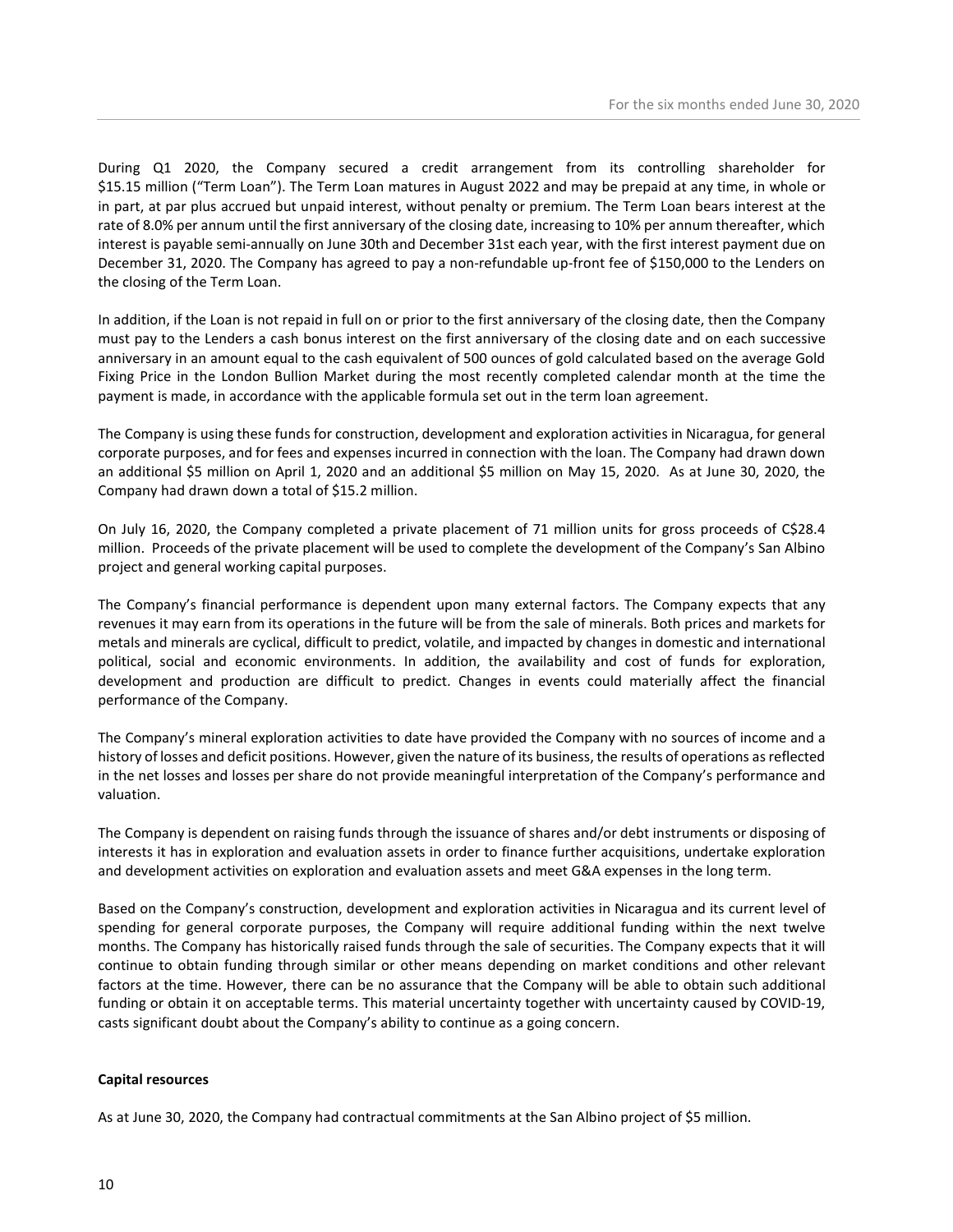#### Outstanding securities

#### TRANSACTIONS WITH RELATED PARTIES

#### Key management compensation

|                                                                                                                                                                                                                                                                                    |    |                            |                      | For the six months ended June 30, 2020                                                                  |               |
|------------------------------------------------------------------------------------------------------------------------------------------------------------------------------------------------------------------------------------------------------------------------------------|----|----------------------------|----------------------|---------------------------------------------------------------------------------------------------------|---------------|
| <b>Outstanding securities</b>                                                                                                                                                                                                                                                      |    |                            |                      |                                                                                                         |               |
| As of the date of this MD&A, the Company had 655,996,484 common shares issued, 35,500,000 warrants and<br>50,090,000 options outstanding.                                                                                                                                          |    |                            |                      |                                                                                                         |               |
| <b>TRANSACTIONS WITH RELATED PARTIES</b>                                                                                                                                                                                                                                           |    |                            |                      |                                                                                                         |               |
| Key management compensation                                                                                                                                                                                                                                                        |    |                            |                      |                                                                                                         |               |
|                                                                                                                                                                                                                                                                                    |    |                            |                      | Except as disclosed in other areas, key management personnel include those persons having authority and |               |
| responsibility for planning, directing and controlling the activities of the Company, and comprise the Company's<br>Chief Executive Officer, Chief Financial Officer, Chief Operating Officer, VP Exploration and Directors. The<br>compensation to key management was as follows: |    | For the three months ended |                      | For the six months ended                                                                                |               |
| (in \$000s)                                                                                                                                                                                                                                                                        |    | June 30, 2020              | July 31, 2019        | June 30, 2020                                                                                           | July 31, 2019 |
| Director fees                                                                                                                                                                                                                                                                      | Ś. | 45 \$                      | 79 \$                | 76 \$                                                                                                   | 139           |
| Salaries, consulting and management fees                                                                                                                                                                                                                                           |    | 313                        | 122                  | 519                                                                                                     | 593           |
| Share-based compensation                                                                                                                                                                                                                                                           |    | 140                        |                      | 287                                                                                                     | $\sim$        |
| Total                                                                                                                                                                                                                                                                              | Ś. | 498 \$                     | $201 \quad $5$       | 882 \$                                                                                                  | 732           |
| As at                                                                                                                                                                                                                                                                              |    | June 30,<br>2020           | December 31,<br>2019 |                                                                                                         |               |

#### Other related party transactions

Tes-Oro is a private company controlled by the Company's Chief Operating Officer. Tes-Oro is a full-service engineering, procurement and construction management firm working exclusively with the Company. During the three and six months ended June 30, 2020, the Company expensed fees relating to consulting services of \$0.1 million and \$0.2 million (for the three and six months ended July 31, 2019 - \$0.6 million and \$0.8 million) in exploration expenses and \$0.1 million and 0.1 million in construction in progress. Amounts payable to Tes-Oro as at June 30, 2020 were \$0.1 million (December 31, 2019 were \$0.1 million).

# PROPOSED TRANSACTIONS

#### Goldplay Letter of Intent

On December 17, 2019 the Company entered into a LOI with Goldplay pursuant to which Goldplay shall have the right to acquire 100% of the shares of Mako's wholly owned subsidiary Marlin. Marlin owns, amongst other assets, Oro Gold, a Mexican company that owns the La Trinidad mine.

Under the LOI, Goldplay was granted the exclusive right to acquire 100% of the Marlin shares until December 31, 2020. Goldplay is now moving forward with its legal, financial and technical due diligence review of Marlin, Oro Gold, La Trinidad and other assets owned by Marlin. Upon completion of due diligence, the parties expect to then negotiate the terms of a definitive agreement in relation to this acquisition.

The terms of the transaction are subject to negotiation and will include a nominal cash payment and the issuance of a small NSR royalty to Mako on the concessions currently owned by Oro Gold. Goldplay will assume all remaining tax liabilities of Oro Gold. Mako will be responsible for reclamation activities at La Trinidad and associated costs until it receives approval from the Mexican government that reclamation is complete. All proceeds from the lawsuit Mako,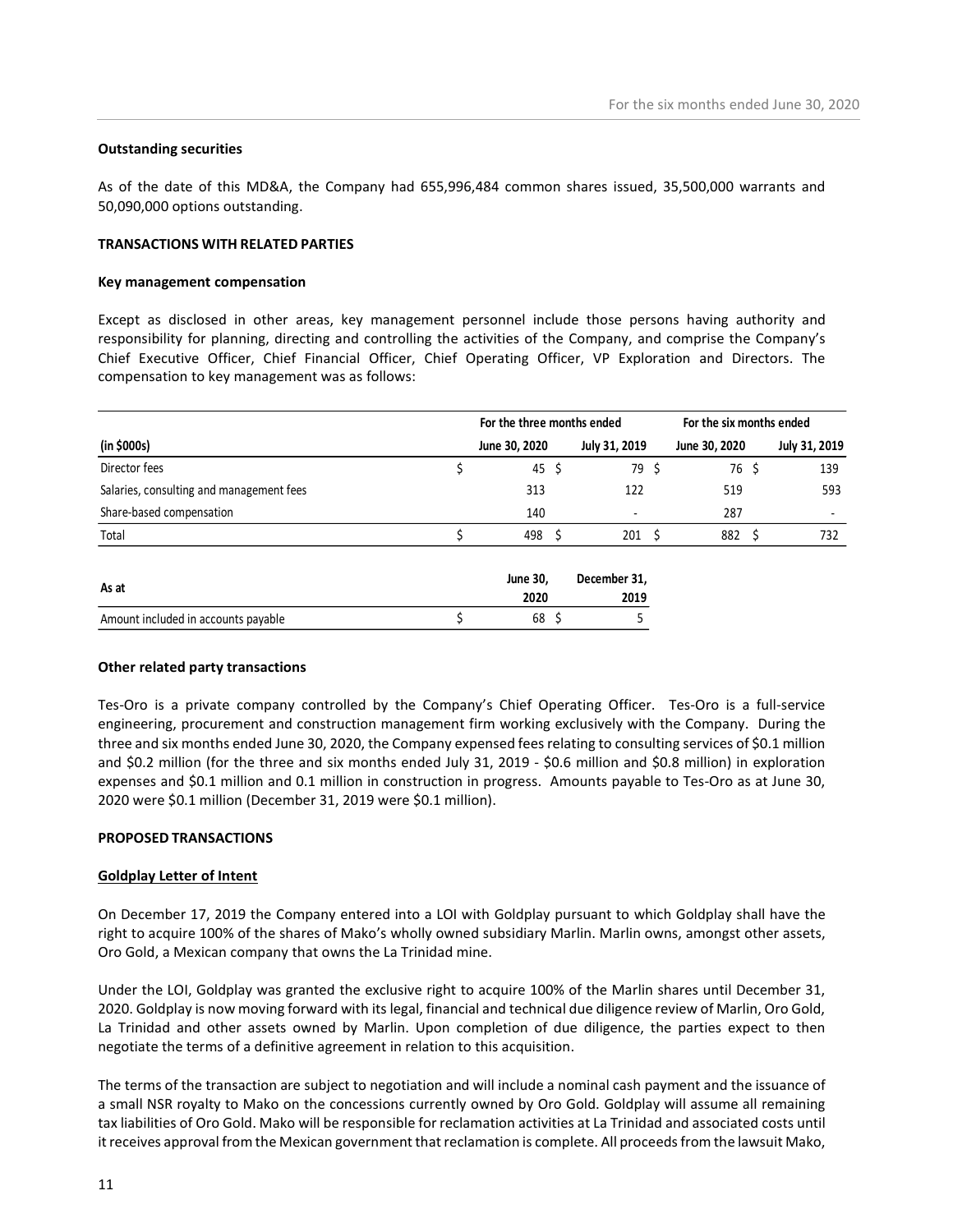Marlin and Oro Gold have filed against their insurers and reinsurers related to damages from Hurricane Willa will be for the benefit of Mako, and Mako will be responsible for the costs of this litigation.

## ACCOUNTING CHANGES AND CRITICAL ESTIMATES

## Estimates and judgments

The preparation of financial statements in accordance with IFRS requires management to make judgments, estimates and assumptions that affect the application of accounting policies and reported amounts of assets and liabilities, income and expenses. The estimates and associated assumptions are based on historical experience and various other factors that are believed to be reasonable under the circumstances, the results of which form the basis of making the judgements about carrying values of assets and liabilities that are not readily apparent from other sources. Actual results may differ from these estimates.

Estimates and underlying assumptions are reviewed at each period end. Revisions to accounting estimates are recognized in the period in which the estimates are revised and in any future periods affected.

Significant assumptions and judgments about the future and other sources of estimation uncertainty that management has made at the end of the reporting period, which could result in a material adjustment to the carrying amounts of assets and liabilities, in the event that actual results differ from assumptions made, relate to the following areas:

- Fair value of business acquisitions;
- Estimated mineral resources;
- Ore in process;
- Deferred income taxes;
- Impairment of non-current assets;
- Reclamation and remediation provision;
- Going concern;
- Capitalization of costs; and
- Functional currency determination.

See Note 4 of our audited consolidated financial statements for the eight months ended December 31, 2019 a detailed discussion of these accounting estimates and judgments.

## CONTROLS AND PROCEDURES

In connection with National Instrument 52-109 (Certificate of Disclosure in Issuer's Annual and Interim Filings ("NI 52-109"), the Chief Executive Officer and Chief Financial Officer of the Company have filed a Venture Issuer Basic Certificate with respect to the financial information contained in the financial statements and the respective accompanying Management's Discussion and Analysis.

## DISCLOSURE CONTROLS

Disclosure controls and procedures ("DC&P") are intended to provide reasonable assurance that information required to be disclosed is recorded, processed, summarized and reported within the time periods specified by securities regulations and that information required to be disclosed is accumulated and communicated to management. Internal controls over financial reporting ("ICFR") are intended to provide reasonable assurance regarding the reliability of financial reporting and the preparation of financial statements for external purposes in accordance with IFRS.

TSX-V listed companies are not required to provide representations in the annual filings relating to the establishment and maintenance of DC&P and ICFR, as defined in NI 52-109. In particular, the CEO and CFO certifying officers do not make any representations relating to the establishment and maintenance of (a) controls and other procedures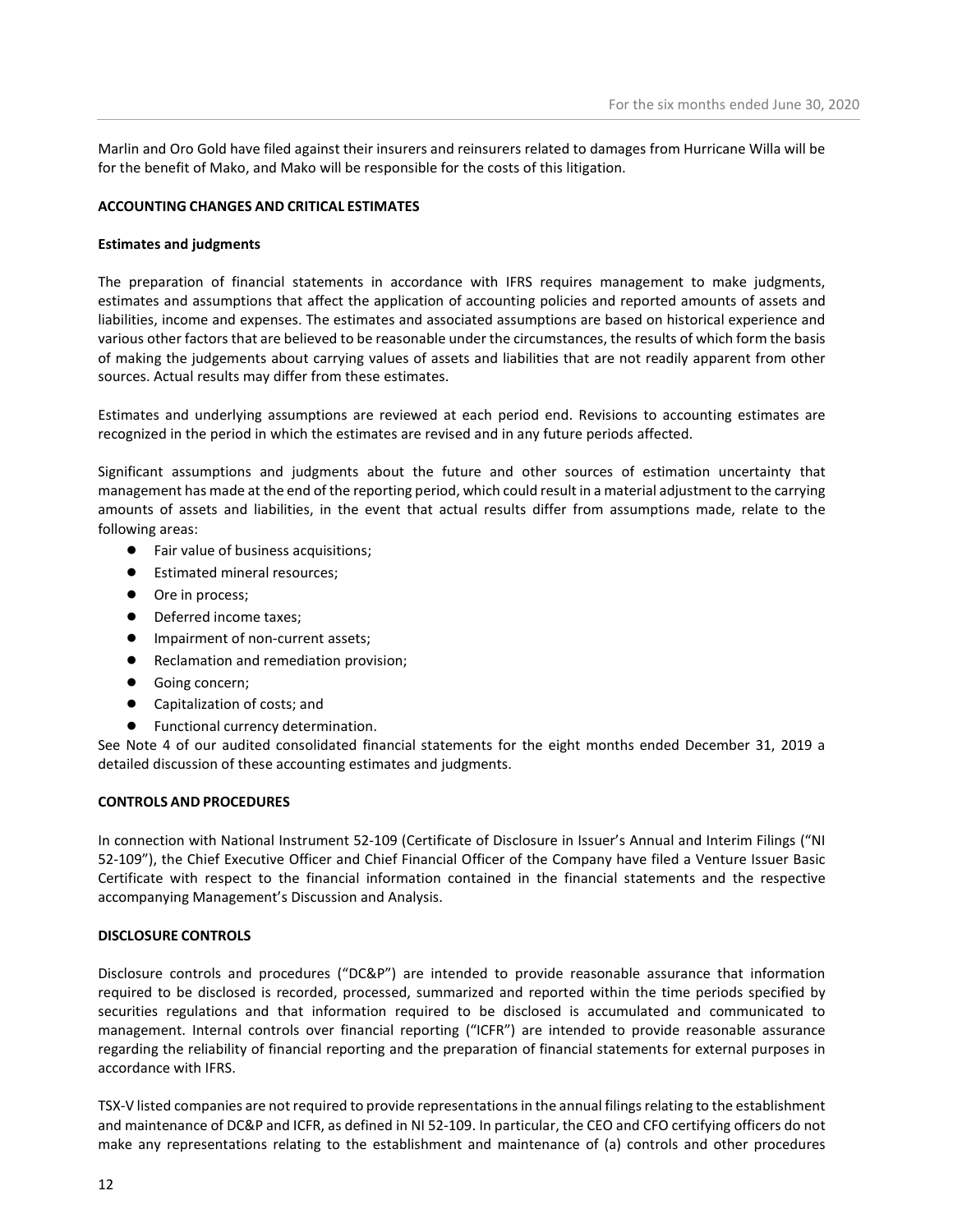designed to provide reasonable assurance that information required to be disclosed by the issuer in its annual filings, interim filings or other reports filed or submitted under securities legislation is recorded, processed, summarized and reported within the time periods specified in securities legislation, and (b) a process to provide reasonable assurance regarding the reliability of financial reporting and the preparation of financial statements for external purposes in accordance with the IFRS.

The issuer's certifying officers are responsible for ensuring that processes are in place to provide them with sufficient knowledge to support the representations they are making.

## RISK AND UNCERTAINTIES

The Company's principal activity of mineral exploration and exploitation is generally considered to have high risk. It is exposed to a number of risks and uncertainties that are common to other mining exploration and development companies. The industry is capital intensive at all stages and is subject to variations in commodity prices, market sentiment, inflation and other risks. Until completion of the Marlin Transaction in early November 2018, the Company had no source of revenue other than interest income. Moving forward, the San Albino Property is expected to be largely financed by debt and equity financings. The Company's mineral properties are located in Mexico and Nicaragua, which exposes the Company to risks associated with possible political or economic instability, changes to applicable laws, and impairment or loss of mining title or other mineral rights.

Some of the other significant risks are:

- Maintaining the Company's operating and development permits in good standing.
- Mineral resource amounts are estimates only and may be unreliable. The Company cannot be certain that any specified level of recovery of minerals from mineralized material will, in fact, be realized or that any of its mineral property interests or any other mineral deposit will ever qualify as a commercially mineable ore body that can be economically exploited. Material changes in the quantity of mineralization, grade or stripping ratio or mineral prices may affect the economic viability of the properties;
- The junior resource market where the Company raises funds is extremely volatile, companies are subject to high level of competition for the same pool of investment dollars, and there is no guarantee that the Company will be able to raise adequate funds in a timely manner to conduct its business;
- Although the Company has taken steps to verify title to its exploration and evaluation assets there is no guarantee that the exploration and evaluation assets will not be subject to title disputes or undetected defects.
- The Company is subject to laws and regulations related to environmental matters, including provisions for reclamation, discharge of hazardous material and other matters. The Company conducts its activities in compliance with applicable environmental legislation and is not aware of any existing environmental problems related to its mineral property interests that may be the cause of material liability to the Company.
- There is no assurance that any countries in which Mako operates or may operate in the future will not impose restrictions or taxes on the repatriation of earnings to foreign entities.
- Uncertainties of the impact created by the COVID-19 pandemic.

An investment in the Company's common shares is highly speculative and subject to a number of risks and uncertainties. Only those persons who can bear the risk of the entire loss of their investment should participate. An investor should carefully consider the risks described above and the other information filed with the Canadian securities regulators before investing in the Company's common shares. The risks described are not the only ones faced. Additional risks that the Company currently believes are immaterial may become important factors that affect the Company's business. If any of these risks occur, or if others occur, the Company's business, operating results and financial condition could be seriously harmed, and investors may lose all of their investment.